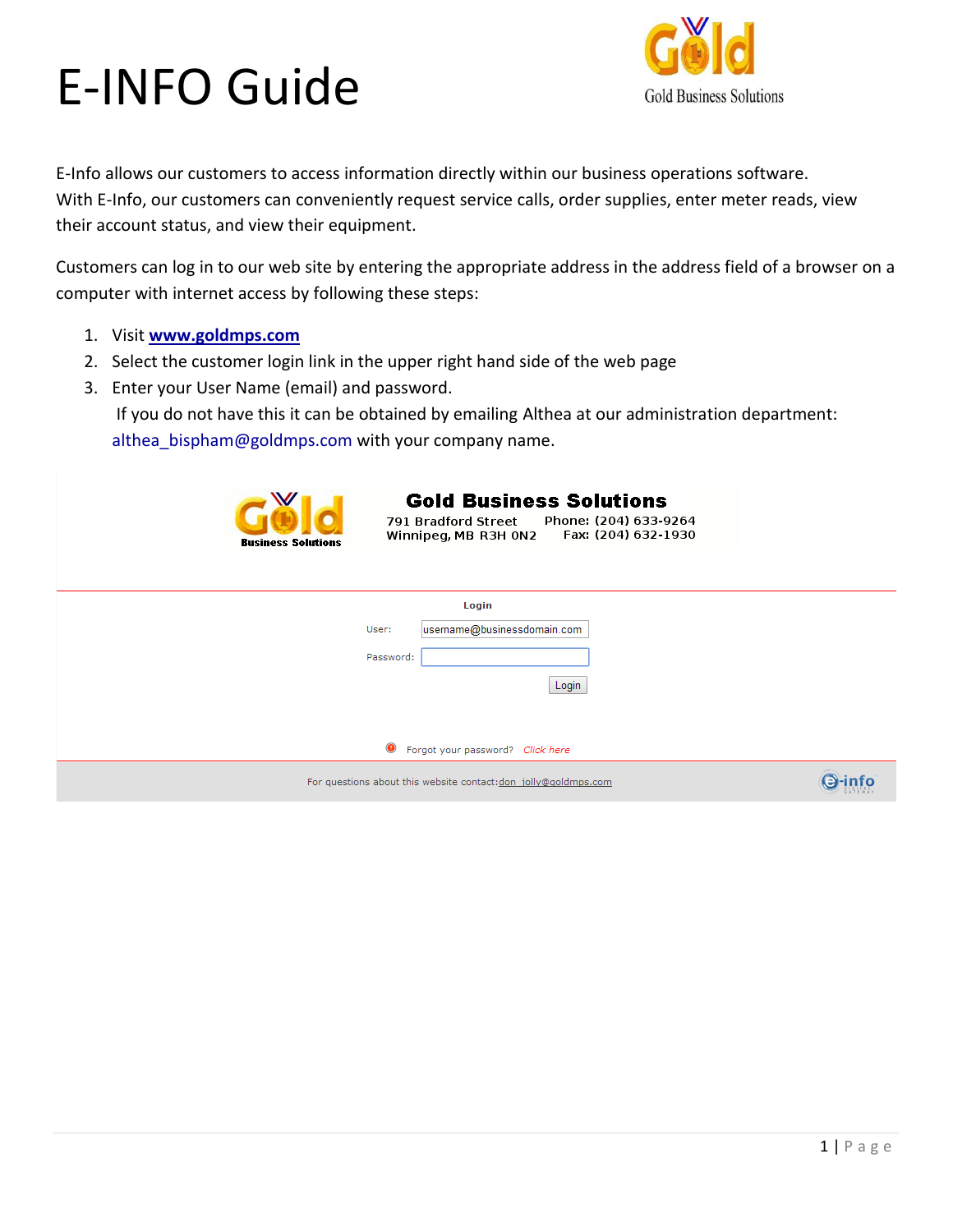

Your home page will appear with your information should appear as follows:



#### **SERVICE SUMMARY**

Service call history is available for any equipment assigned to you. This area will show the current pending calls, scheduled calls, dispatched calls, and history. Most importantly, our customers are able to enter service calls by selecting the "enter Service Call" button.

| Service summary                                                                                                                                       |                                                                                                                         |                                                                                          | •Service | .Equipment .Meters .Orders .Account |  |  |
|-------------------------------------------------------------------------------------------------------------------------------------------------------|-------------------------------------------------------------------------------------------------------------------------|------------------------------------------------------------------------------------------|----------|-------------------------------------|--|--|
| K<br><b>Service summary</b>                                                                                                                           |                                                                                                                         |                                                                                          |          |                                     |  |  |
| Pending calls:<br>Scheduled calls:<br>Dispatched calls:<br>On hold calls:<br>Cleared calls:<br>Invoiced calls:<br>Call history:<br>Enter service call | $\overline{\mathbf{0}}$<br>$\overline{0}$<br>$\overline{\mathsf{o}}$<br>$\overline{0}$<br>$\underline{0}$<br>104<br>104 | Find service call: (search by call#, caller, equipment, problem description, etc.)<br>Go |          |                                     |  |  |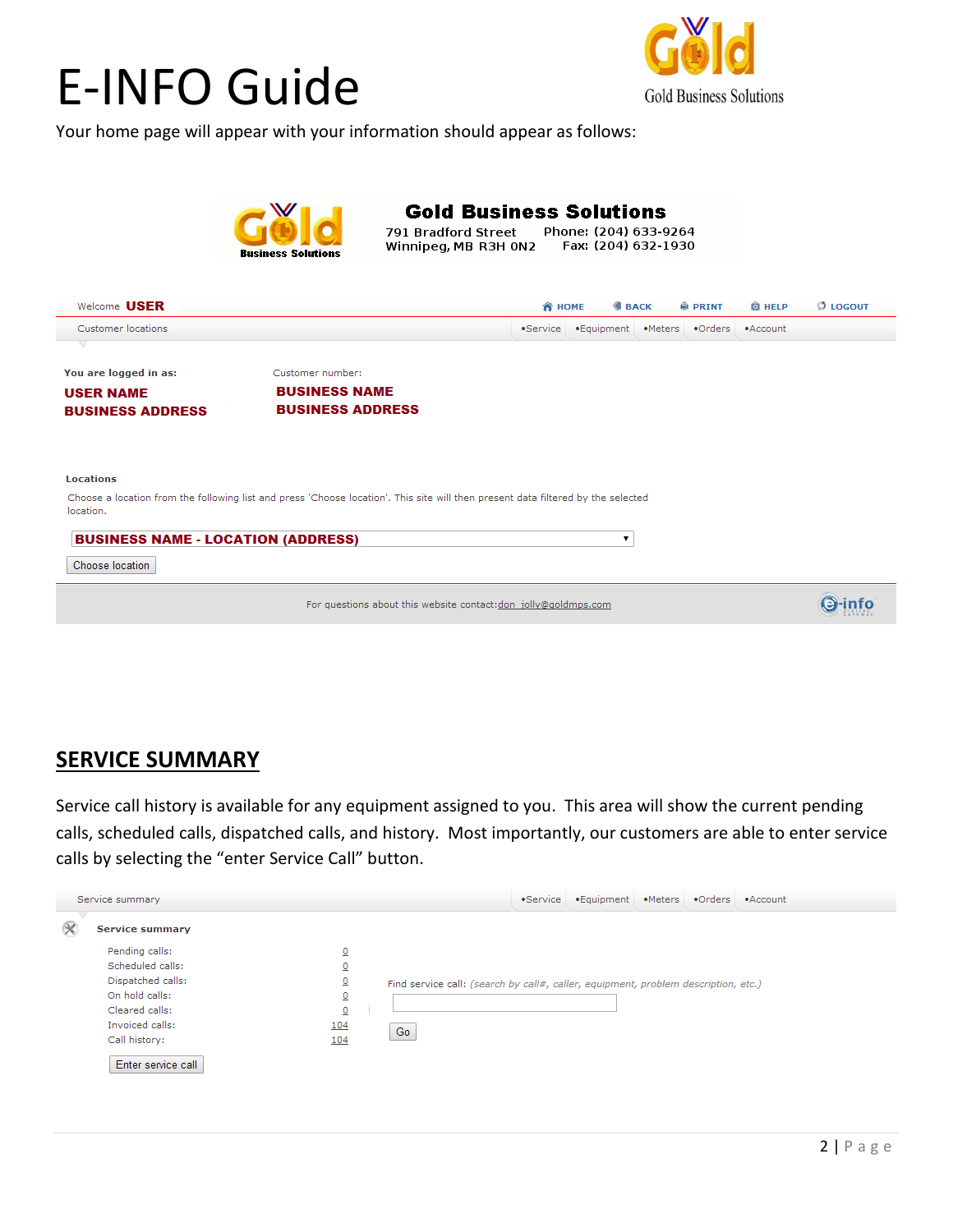

### **SUBMITTING A SERVICE CALL**

You would search for your equipment and complete the required fields to successfully submit a service call. Once the information has been reviewed for accuracy, the call is "submitted". This places the service call directly in to our dispatch software, and is viewed by both the dispatcher and the Technicians who's territory you are a part of via another module called 'remote tech'.

| Submit service call                                                                | •Service | • Equipment • Meters • Orders • Account |  |  |
|------------------------------------------------------------------------------------|----------|-----------------------------------------|--|--|
|                                                                                    |          |                                         |  |  |
| <b>Instructions</b>                                                                |          |                                         |  |  |
| There are 3 simple steps to entering a service call                                |          |                                         |  |  |
| Step 1: Identify the equipment that requires service                               |          |                                         |  |  |
| Step 2: Enter your name, phone number, email, and (optional) customer PO number    |          |                                         |  |  |
| Step 3: Enter a description of the problem you are experiencing with the equipment |          |                                         |  |  |
| Step 1: Identify the equipment that requires service                               |          |                                         |  |  |
| This is an existing equipment in the system                                        |          |                                         |  |  |
| ?<br>Equipment:                                                                    |          |                                         |  |  |
| (i.e. Equipment Number, Serial Number, Address, Contact, Phone Number)             |          |                                         |  |  |
| $\bigcirc$ This is not an existing equipment in the system                         |          |                                         |  |  |
| Description: *                                                                     |          |                                         |  |  |
| Model:                                                                             |          |                                         |  |  |
| Serial number:                                                                     |          |                                         |  |  |
|                                                                                    |          |                                         |  |  |
| Step 2: Enter your name, phone number, email, and (optional) customer PO number    |          |                                         |  |  |
| Name: *<br><b>USER NAME</b>                                                        |          |                                         |  |  |
| Phone: *<br>888-888-8888                                                           |          |                                         |  |  |
| username@businessdomain.com<br>Email: *                                            |          |                                         |  |  |
| Customer PO number:                                                                |          |                                         |  |  |
|                                                                                    |          |                                         |  |  |
|                                                                                    |          |                                         |  |  |
|                                                                                    |          |                                         |  |  |
| Step 3: Enter a description of the problem you are experiencing with the equipment |          |                                         |  |  |
| Description: *                                                                     |          |                                         |  |  |
|                                                                                    |          |                                         |  |  |
|                                                                                    |          |                                         |  |  |
| * Required fields                                                                  |          |                                         |  |  |
|                                                                                    |          |                                         |  |  |

Continue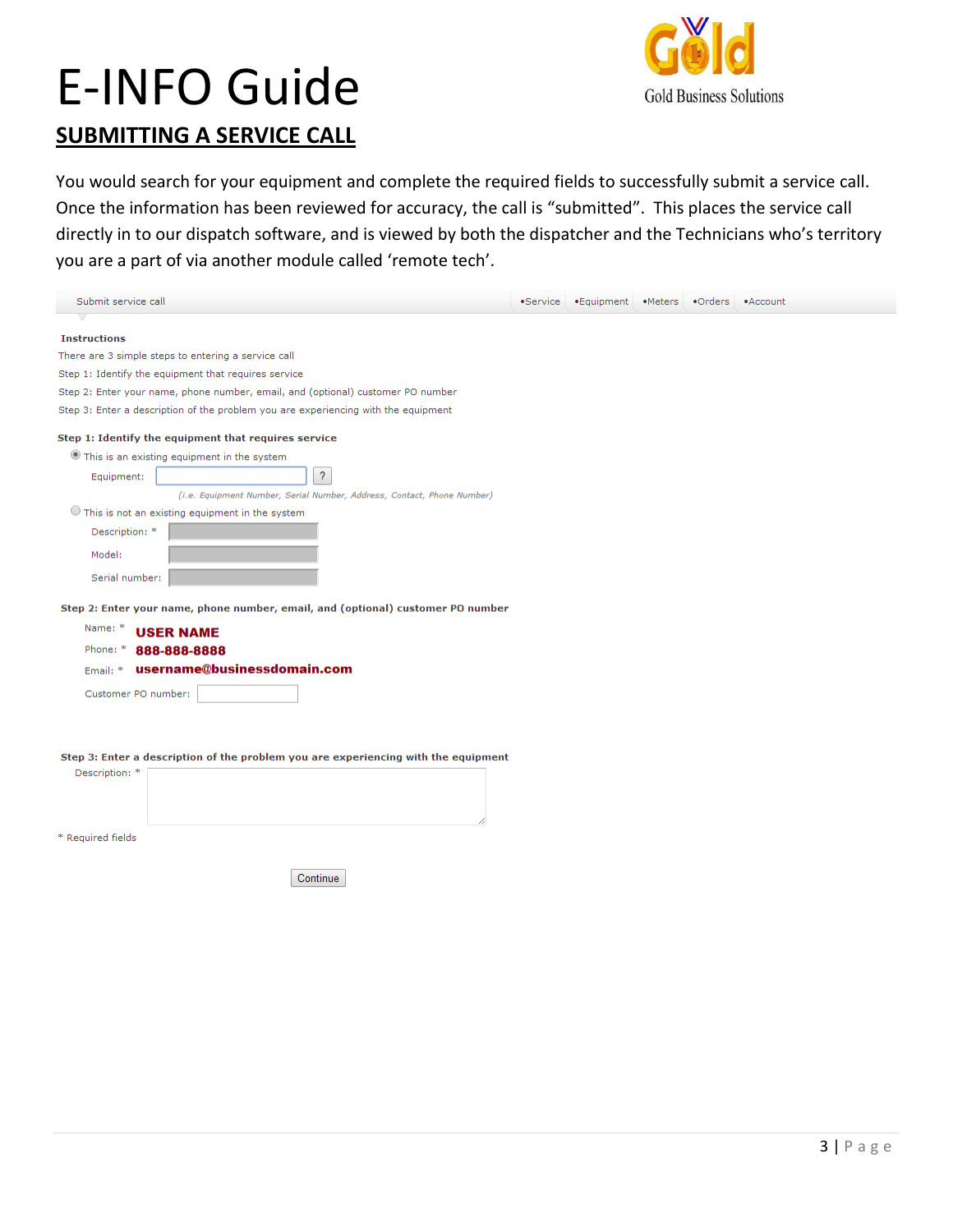

### **EQUIPMENT SUMMARY**

The equipment summary section provides a complete list of current equipment assigned to them, including records of what's on and off contract.

| Equipment summary                                                                                                          |                              |                                                                                             | •Service •Equipment •Meters •Orders •Account |  |  |
|----------------------------------------------------------------------------------------------------------------------------|------------------------------|---------------------------------------------------------------------------------------------|----------------------------------------------|--|--|
| <b>Equipment summary</b>                                                                                                   |                              |                                                                                             |                                              |  |  |
| Equipment on record:<br>Equipment on contract:<br>Equipment off contract:<br>View equipment mix by model<br>Equipment move | 5<br>$\overline{\mathsf{o}}$ | Find equipment: (search by equipment#, serial#, address, contact, phone number, etc.)<br>Go |                                              |  |  |

#### **EQUIPMENT METER SUMMARY**

The equipment meter summary section indicates the meter readings that are currently due as well as past meter reading history associated with each piece of equipment. It also allows the user to enter the current meter readings for their machine any time and automatically updates our billing module with this data.

| Equipment meter summary        |                                                                                       | •Service •Equipment •Meters •Orders •Account |  |  |
|--------------------------------|---------------------------------------------------------------------------------------|----------------------------------------------|--|--|
| <b>Equipment meter summary</b> |                                                                                       |                                              |  |  |
|                                | Find equipment: (search by equipment#, serial#, address, contact, phone number, etc.) |                                              |  |  |
| Meters due:                    | 0                                                                                     |                                              |  |  |
| All meters:                    | $\underline{6}$                                                                       |                                              |  |  |
|                                | Go                                                                                    |                                              |  |  |
|                                | select hyperlink                                                                      |                                              |  |  |
|                                |                                                                                       |                                              |  |  |
|                                | For questions about this website contact:don_jolly@goldmps.com                        |                                              |  |  |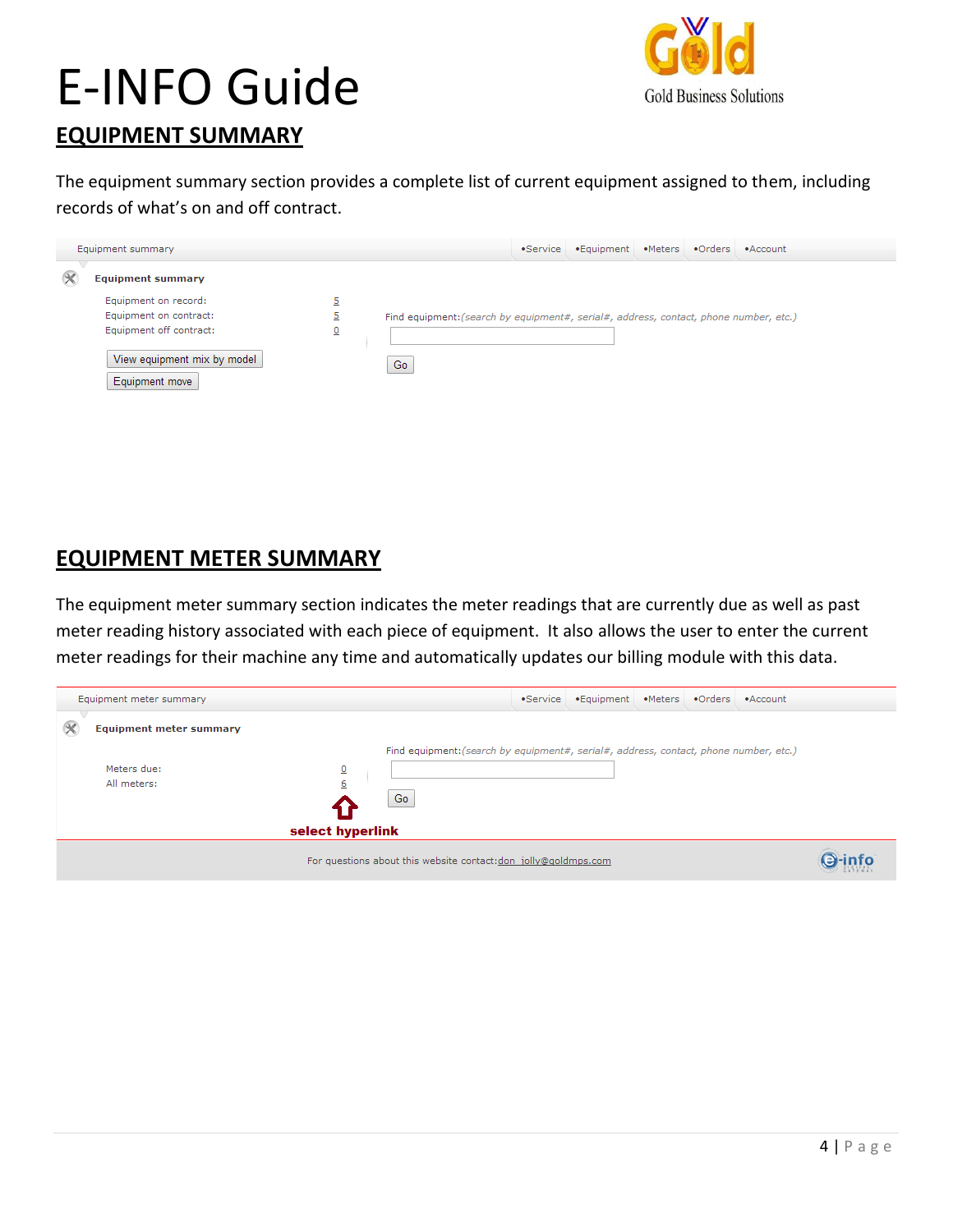

•Meters •Orders •Account •Service •Equipment Meters Continue **Enter meter readings** Contact: **KIM** Equipment: **NM01** Serial number: ABCD8D888 Phone: 888-888-8888 Item / Description: 1102LL2US0 / TASKalfa 3500i Location: Customer number: NAM010 **BUSINESS NAME** Make / Model: KYOCERA / TASKalfa 3500i **LOCATION (ADDRESS)** Meters: \*Date: Jun 23, 2014 Last reading date Last reading Meter type **New reading** Jun 23, 2014 96699 B\W: **NM02** Equipment: Contact: JOE Serial number: BACD9D999 Phone: 888-888-8888 Location: Customer number: NAM010 Item / Description: 1102LC2US2 / TASKalfa 5550ci(AK) **BUSINESS NAME** Make / Model: KYOCERA / TASKalfa 5550ci(AK) **LOCATION (ADDRESS)** \*Date: Jun 23, 2014 Meters: Last reading date Last reading Meter type **New reading** Jun 23, 2014 500468 B\W: Jun 23, 2014 Color1: 17535 Jun 23, 2014 Color2: 9885 Jun 23, 2014 Color3: 3649 Equipment: **NM03** Contact: BILL Serial number: DABC1D111 Phone: 888-888-8888 Item / Description: 1102GR2US0 / KM-5050 DIGITAL COPIER Location: Customer number: NAM010 **BUSINESS NAME** Make / Model: KYOCERA / KM5050 **LOCATION (ADDRESS)** \*Date: Jun 23, 2014 Meters: Last reading date **Last reading** Meter type **New reading** Jun 13, 2014 459179 Total Count: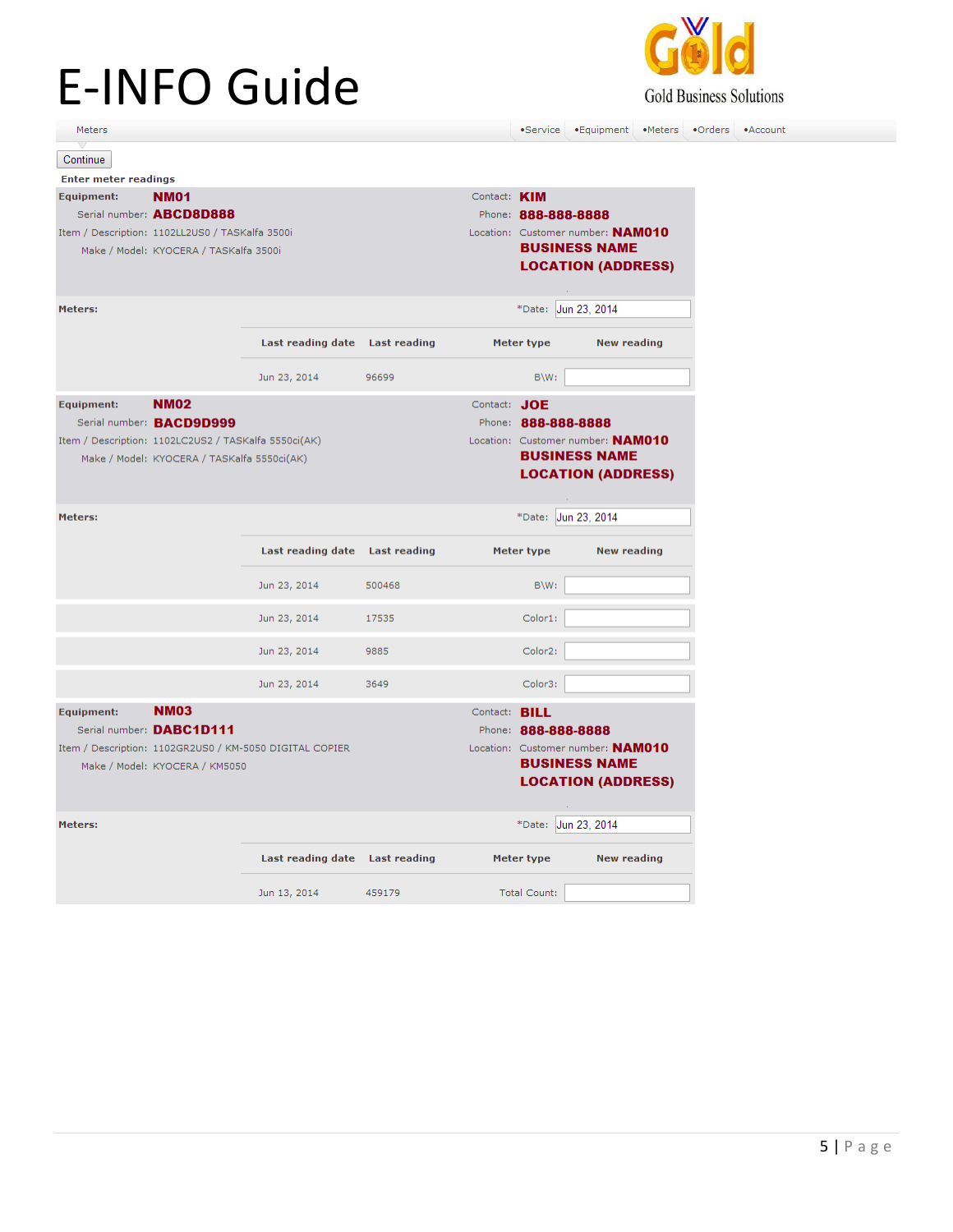

#### **SALES ORDER SUMMARY**

The sales order summary allows users to create a new toner or supply order and view past order history. The system is designed to provide current information as to the order status (Ordered, shipped, backordered, etc).

| <b>Sales order summary</b> |                         |                                                                         |  |  |  |
|----------------------------|-------------------------|-------------------------------------------------------------------------|--|--|--|
| Item                       |                         | Find order: (search by order#, po#, description, address, amount, etc.) |  |  |  |
| New:                       | ٠<br>÷                  |                                                                         |  |  |  |
| Picked:                    | $\mathbf 0$             |                                                                         |  |  |  |
| Shipped: (Last 30 days)    | $\overline{4}$          | Go                                                                      |  |  |  |
| Back ordered:              | ₫                       |                                                                         |  |  |  |
| Canceled: (Last 30 days)   | $\overline{0}$          |                                                                         |  |  |  |
| <b>Orders</b>              |                         |                                                                         |  |  |  |
| Newly submitted:           | $\overline{\mathbf{0}}$ |                                                                         |  |  |  |
| Last 30 days:              | $\overline{4}$          |                                                                         |  |  |  |
| All orders:                | 20                      |                                                                         |  |  |  |

#### Upon selection, the following page is generated:

| Place new order.                                                                                                                   |                                                                     |    | •Service •Equipment •Meters •Orders •Account |  |                                                                                       |
|------------------------------------------------------------------------------------------------------------------------------------|---------------------------------------------------------------------|----|----------------------------------------------|--|---------------------------------------------------------------------------------------|
| <b>Customer</b>                                                                                                                    |                                                                     |    |                                              |  |                                                                                       |
| You are logged in as:<br><b>USER NAME</b><br><b>BUSINESS ADDRESS</b>                                                               | Customer number:<br><b>BUSINESS NAME</b><br><b>BUSINESS ADDRESS</b> |    |                                              |  |                                                                                       |
| Find items to order by equipment<br>List equipment<br>NOTE: To receive contract pricing for items, you must select the link above. | select hyperlink or type<br>equipment/serial # in box $\square$     | Go |                                              |  | Find equipment: (search by equipment#, serial#, address, contact, phone number, etc.) |
| Find items to order by previous order                                                                                              |                                                                     |    |                                              |  |                                                                                       |
| Last 30 days:<br>All orders:                                                                                                       | Find orders:<br>$\overline{0}$<br>8<br>Go                           |    |                                              |  |                                                                                       |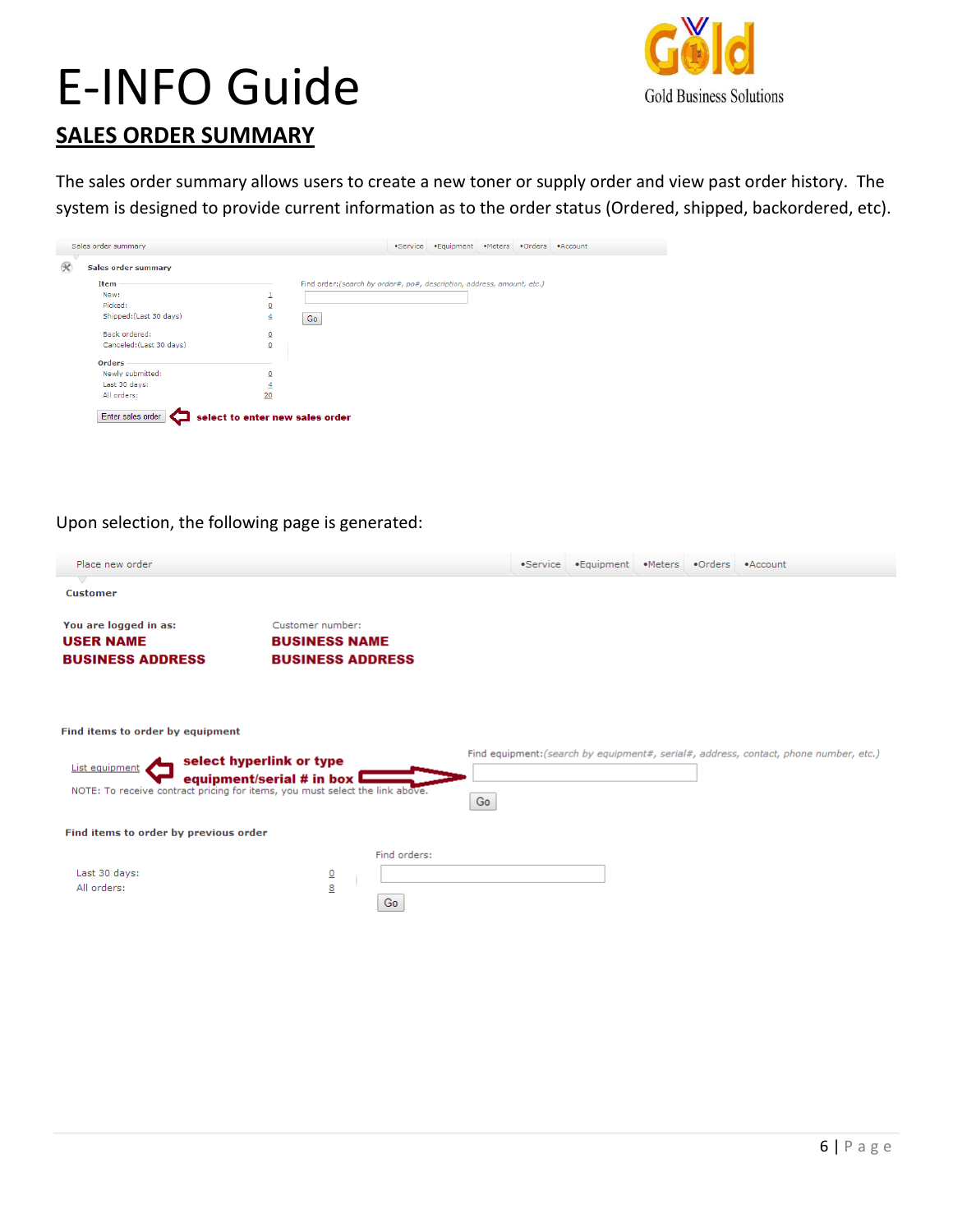

If "list equipment" is selected, all equipment on account should be displayed:

|                                    | Order by equipment model          |                                                   |                             | $•$ Service                                                                                         | •Equipment             |  | •Meters •Orders •Account |
|------------------------------------|-----------------------------------|---------------------------------------------------|-----------------------------|-----------------------------------------------------------------------------------------------------|------------------------|--|--------------------------|
|                                    | <b>Equipment</b><br>Number / Item | Description / Serial number                       | Contact / Phone             | Location                                                                                            |                        |  |                          |
|                                    | EQ100988<br>1102GR2US0            | <b>KM-5050 DIGITAL COPIER</b><br><b>ABCD8D888</b> | <b>KIM</b><br>888-888-8888  | Customer number: SMI000<br>ST. AMANT INC.<br>440 RIVER RD<br>3Z9                                    | WINNIPEG, MANITOBA R2M |  |                          |
| select<br>appropriate<br>equipment | EQU11406<br>1102LC2US2            | TASKalfa 5550ci(AK)<br><b>BACD9D999</b>           | <b>JOE</b><br>888-888-8888  | Customer number: SMI000<br>ST. AMANT INC.<br>440 RIVER RD<br>3Z9<br>Remarks: COLLETTE, 256-<br>2310 | WINNIPEG, MANITOBA R2M |  |                          |
|                                    | EOU11840<br>1102LL2US0            | TASKalfa 3500i<br><b>CABD1D111</b>                | <b>BILL</b><br>888-888-8888 | Customer number: SMI000<br>ST. AMANT INC.<br>440 RIVER RD<br>WINNIPEG, MB R2M 3Z9                   |                        |  |                          |
|                                    | EOU11841<br>1102LH2US2            | TASKalfa 5500i(AK)<br><b>DABC2D222</b>            |                             | Customer number: SMI000<br>ST. AMANT INC.<br>440 RIVER RD<br><b>3Z9</b>                             | WINNIPEG, MANITOBA R2M |  |                          |

Once the specific equipment is selected, enter the quantity of each supply required.

|                               |           | Order by equipment model         |                                                            | •Service             | .Equipment              | •Meters | •Orders • Account                                                          |
|-------------------------------|-----------|----------------------------------|------------------------------------------------------------|----------------------|-------------------------|---------|----------------------------------------------------------------------------|
| v<br>Equipment                |           |                                  |                                                            |                      |                         |         |                                                                            |
| Number / Item                 |           |                                  | Description / Serial number<br>Contact / Phone             | Location             |                         |         |                                                                            |
| E0U11406<br><b>1102LC2US2</b> |           | TASKalfa 5550ci(AK)<br>ABCD8D888 |                                                            | <b>BUSINESS NAME</b> | Customer number: NAM010 |         |                                                                            |
|                               |           |                                  |                                                            |                      | <b>BUSINESS ADDRESS</b> |         |                                                                            |
| Qty                           | Unit      | Item                             | Description                                                | Category             |                         | Price   |                                                                            |
|                               | EA        | 1902LC0UN0                       | WT-860 Waste Toner Bottle<br>(3050ci/3550ci/4550ci/5550ci) | <b>Supply</b>        | \$0.00                  |         |                                                                            |
|                               | EA        | 1903NB0UN0                       | SH-12 (STAPLE CARTRIDGE) DF-790 FINISHER                   | Supply               | SSS                     |         | if on contract, supplies are \$0, except<br>for staples and transparencies |
|                               | EA        | 1T02LC0US1                       | TK-8507K (4550ci/5550ci/4551ci/5551ci)                     | <b>Supply</b>        | \$0.00                  |         |                                                                            |
|                               | EA        | 1T02LCAUS0                       | TK-8507Y (4550ci/5550ci/4551ci/5551ci)                     | <b>Supply</b>        | \$0.00                  |         |                                                                            |
|                               | <b>EA</b> | 1T02LCBUS0                       | TK-8507M (4550ci/5550ci/4551ci/5551ci)                     | <b>Supply</b>        | \$0.00                  |         |                                                                            |
|                               | EA        | 1T02LCCUS0                       | TK-8507C (4550ci/5550ci/4551ci/5551ci)                     | Supply               | \$0.00                  |         |                                                                            |

Add to Order